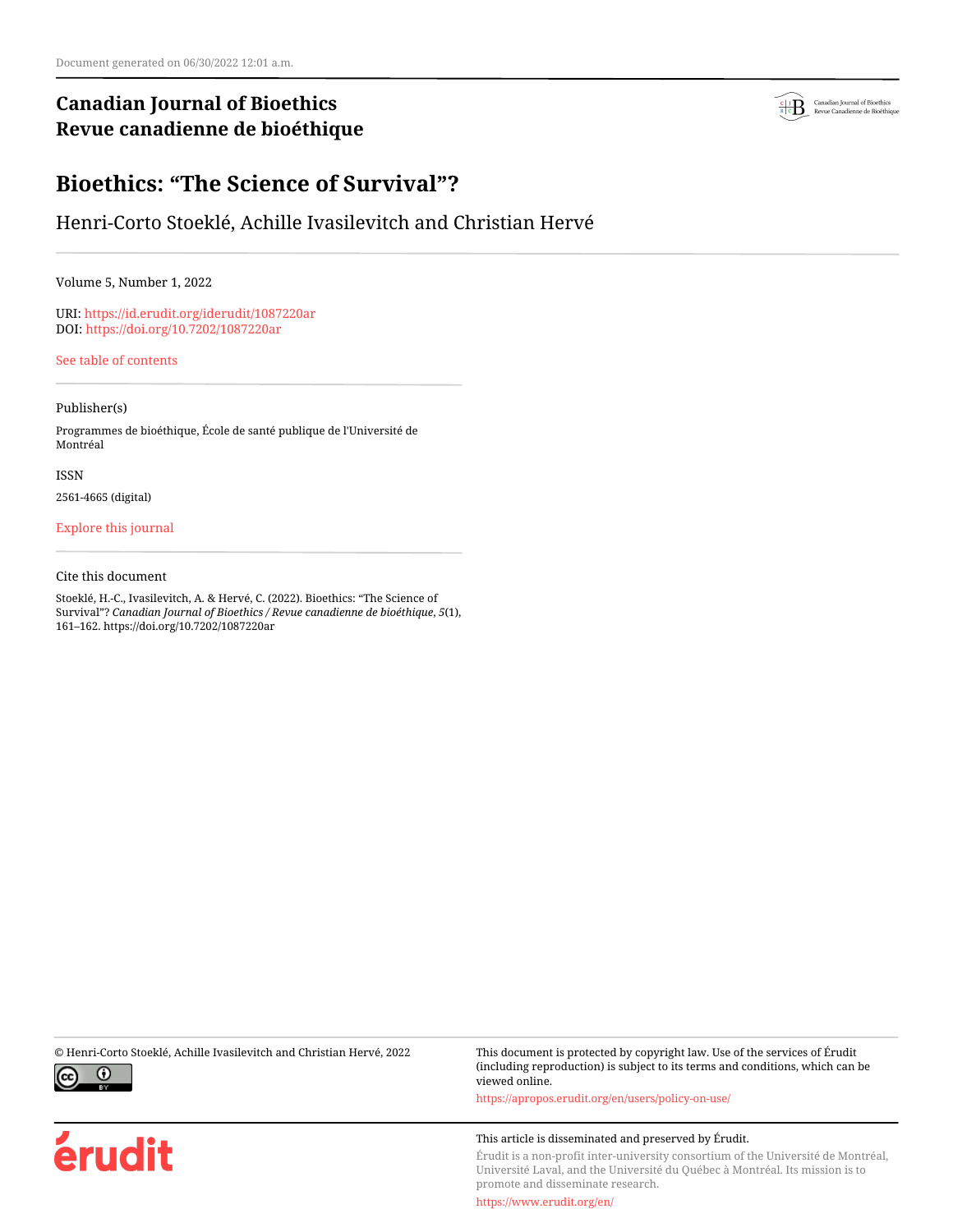

## **LETTRE À L'ÉDITEUR / LETTER TO THE EDITOR Bioethics: "The Science of Survival"?**

Henri-Corto Stoeklé<sup>a</sup>, Achille Ivasilevitch<sup>a,b</sup>, Christian Hervé<sup>a,c,d,e</sup>

**Mots-clés Keywords** Van Rensselaer Potter, bioéthique, science, qualité de vie, Van Rensselaer Potter, bioethics, science, quality of life, survival survie

#### **Affiliations**

- <sup>a</sup> Department of Ethics and Scientific Integrity, Foch Hospital, Suresnes, France
- b Laboratory of Business Law and New Technologies (DANTE) (UR4498), Paris-Saclay University (UVSQ), Montigny-Le-

Bretonneux, France

c University of Paris, Paris, France

d International Academy of Medical Ethics and Public Health, University of Paris, Paris, France

- <sup>e</sup> Veterinary Academy of France, Paris, France
- **Correspondance / Correspondence:** Christian Hervé, [christian.herve@parisdescartes.fr](mailto:christian.herve@parisdescartes.fr)

In 1970, the American bioethicist and biochemist Van Rensselaer Potter, from the University of Wisconsin, defined bioethics as a "science of survival", in an article published in the journal *Perspectives in Biology and Medicine* (1). He repeated this definition in his book *Bioethics: Bridge to the Future,* published the following year (2,3). Potter is not necessarily recognized as the inventor of bioethics (4), but he was undeniably one of its first major theorists and deserves more recognition today, as well as others.

According to Potter, bioethics can be considered to reforge the broken link between life sciences (not only biomedical sciences) and ethics – it re-establishes the meaning of the life sciences, notably by asking why and how their applications can improve quality of life and the survival of humanity (5). In other words, bioethics should not judge innovations on the basis of moral and theoretical values or norms, instead considering these innovations scientifically, for ethical and pragmatic purposes. However, many bioethicists currently take the opposite view, considering bioethics as a means of restricting innovations (6-9). There are several possible explanations for this. But one possible explanation is the founding of the Kennedy Institute of Ethics by the American bioethicist and obstetrician André Hellegers, from the University of Georgetown (7,10). Together with The Hasting Center, this institution went on to achieve global recognition in the field of bioethics, due largely to the major works of the Americans bioethicists and philosophers Tom Beauchamp and James Childress, and their book *Principles of Biomedical Ethics*, published in 1979 (11). "Principlism" corresponds to the application of four ethical principles (autonomy, beneficence, non-maleficence and justice) to moral dilemmas in biomedical sciences. And it could be considered as a means of restricting innovations, at least in practice (12).

Principlism has been strongly criticized, at least since the 1990s, especially by the Canadian bioethicists and theologians David Roy and Guy Durand (13,14). For Roy and Durand, bioethics cannot be reduced to a deductive method which infers morality of all clinical or scientific practices according to only four ethical principles (13,14). They prefer inductive methods that infer ethical issues and potential solutions, practice by practice, based on direct observation and moral contextualization (13, 14). Moreover, it is clear now that moral values or standards could vary considerably between societies or individuals in space and time (15,16).

We consider these elements relevant and therefore propose the development of a synthesis of the ideas of Potter, Roy, Durand and others, like the Belgian bioethicist and philosopher Gilbert Hottois (1,2,12-14,17). Bioethics could be the "science" that studies new practices in life sciences (not only biomedical sciences) to try to identify and resolve ethical issues (tensions between values, norms and practices) based on empirical research, interdisciplinary studies (life sciences, human and social sciences, etc.) and inductive methods (probabilistic inference), as well as the actual or potential effects on the quality of life and/or the survival of the individuals and/or the societies directly or indirectly concerned by these practices, and the social and complex phenomena that they constitute.

**Reçu/Received:** 21/10/2020 **Publié/Published:** 01/02/2022 **Remerciements**<br> **Nous remercions l'hôpital Foch du soutien.**<br> **Acknowledgements**<br> **Acknowledgements** 

**Conflits d'intérêts Conflicts of Interest** Aucun à déclarer

 $\omega$   $\omega$ 

We thank the Foch Hospital for their support.